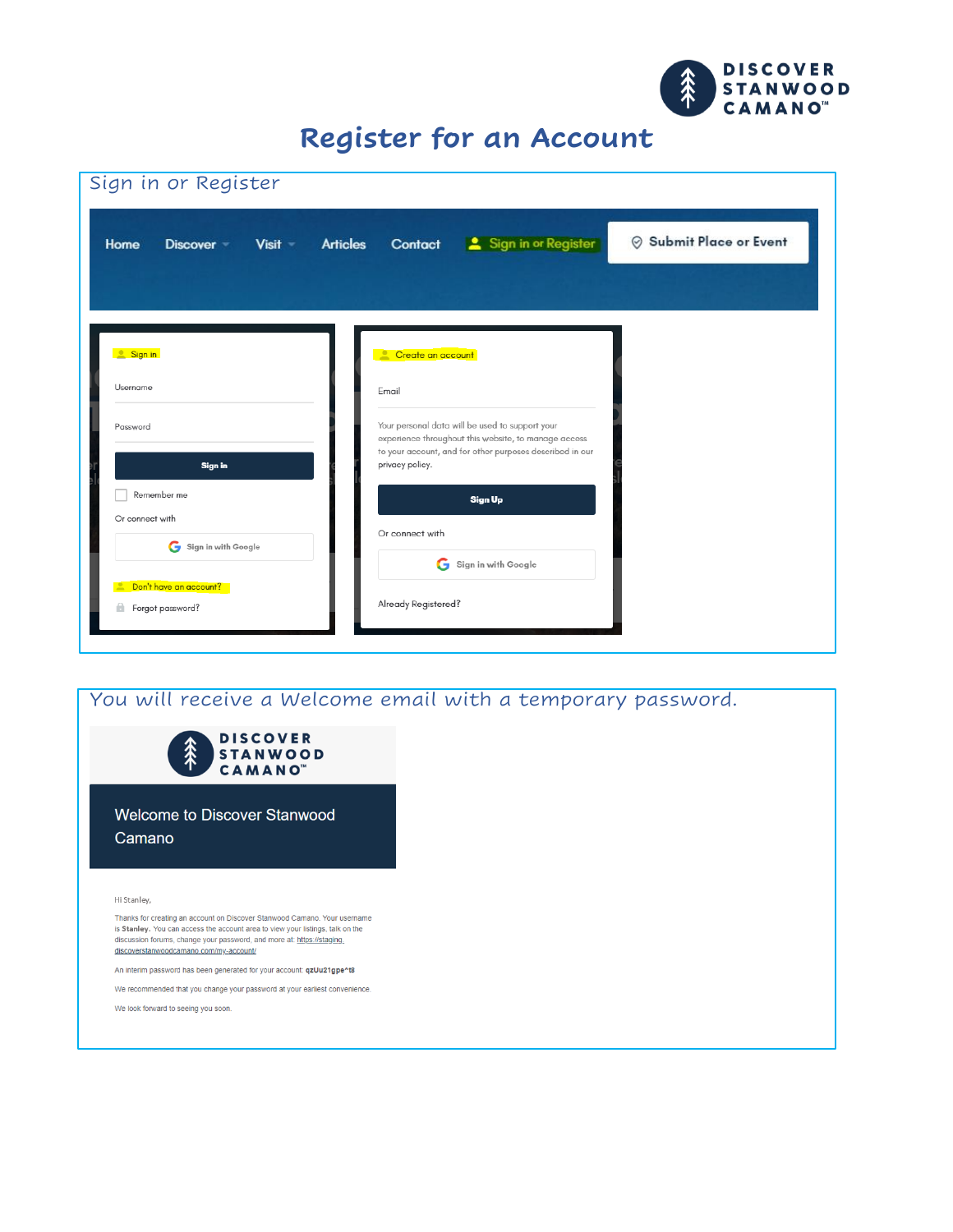



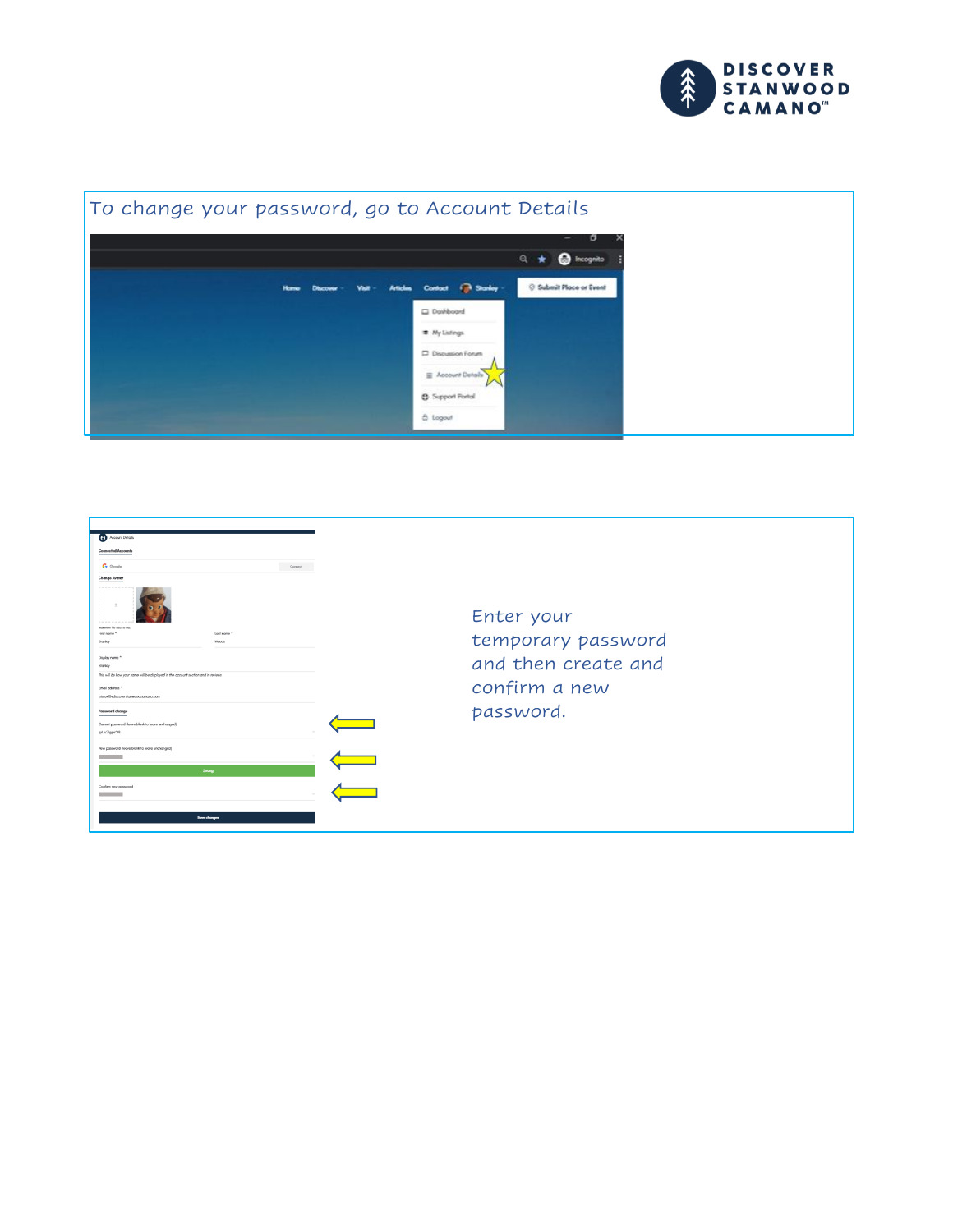

# **Create a Places Listing**

| To Create Your Places Listing                                                                                               |                                                               | Choose PLACE                                                                                                                                                                     |   |
|-----------------------------------------------------------------------------------------------------------------------------|---------------------------------------------------------------|----------------------------------------------------------------------------------------------------------------------------------------------------------------------------------|---|
| Click Submit Place or Event                                                                                                 |                                                               | <b>Submit Your Listing</b><br>What type of listing would you like to add?                                                                                                        |   |
| ◎ Submit Place or Event<br>Stanley<br>Home<br><b>Discover</b><br>Visit<br><b>Articles</b><br>Contact                        |                                                               | О                                                                                                                                                                                | е |
| Homepage                                                                                                                    |                                                               | Place - Listing for businesses such as restaurants, shops, and offices. Community sites, parks, and other more permanent locations<br>and/or organizations are also included.    |   |
|                                                                                                                             |                                                               | Event - More temporary listings such as concerts, fairs, trade shows, community events, holiday celebrations, etc. Events can be<br>associated with a place upon their creation. |   |
|                                                                                                                             |                                                               |                                                                                                                                                                                  |   |
| Complete the details. Add images (optional)                                                                                 |                                                               |                                                                                                                                                                                  |   |
| <b>Your listing details</b>                                                                                                 | the <b>Images</b>                                             |                                                                                                                                                                                  |   |
| Ceneral                                                                                                                     | Logo                                                          | 512x512px PNG Recommended                                                                                                                                                        |   |
| Title<br>Stanley Woods Headquarters                                                                                         |                                                               |                                                                                                                                                                                  |   |
| <b>Tagline</b><br>Stanley Woods, the Elf, the Myth, the Legend.                                                             | Maximum file size: 16 MB.<br>Cover image                      | 2400xl600px JPEG or PNG Recommended                                                                                                                                              |   |
| <b>Description</b><br>$B \quad I \quad \equiv \quad \mathscr{P} \quad \mathscr{C} \quad \mathfrak{O} \quad \mathbb{C}$      |                                                               |                                                                                                                                                                                  |   |
| Stanley Woods volunteers his time to support the marketing efforts of The City of<br>Stanwood and Discover Stanwood Camano. | Maximum file size: 16 MB.                                     |                                                                                                                                                                                  |   |
|                                                                                                                             | <b>Oallery Images (optional)</b><br>Maximum file size: 16 MB. | 2400x1600px JPEG or PNG Recommended                                                                                                                                              |   |

| Enter Contact Details & Social Media Networks                                                   |  |
|-------------------------------------------------------------------------------------------------|--|
| Contact Information                                                                             |  |
| <b>Email</b><br>stanley.woodsediscoverstanwoodcamano.com                                        |  |
| Phono number (optional)<br>360-629-2181                                                         |  |
| <b>Website (optional)</b><br>https://www.stanwoodwa.org, https://www.discoverstanwoodcamano.com |  |
| Social Networks                                                                                 |  |
| Social Networks (optional)                                                                      |  |
| ⋒<br>▽ http://facebook.com/StanleyWoods<br>Facebook                                             |  |
| Add                                                                                             |  |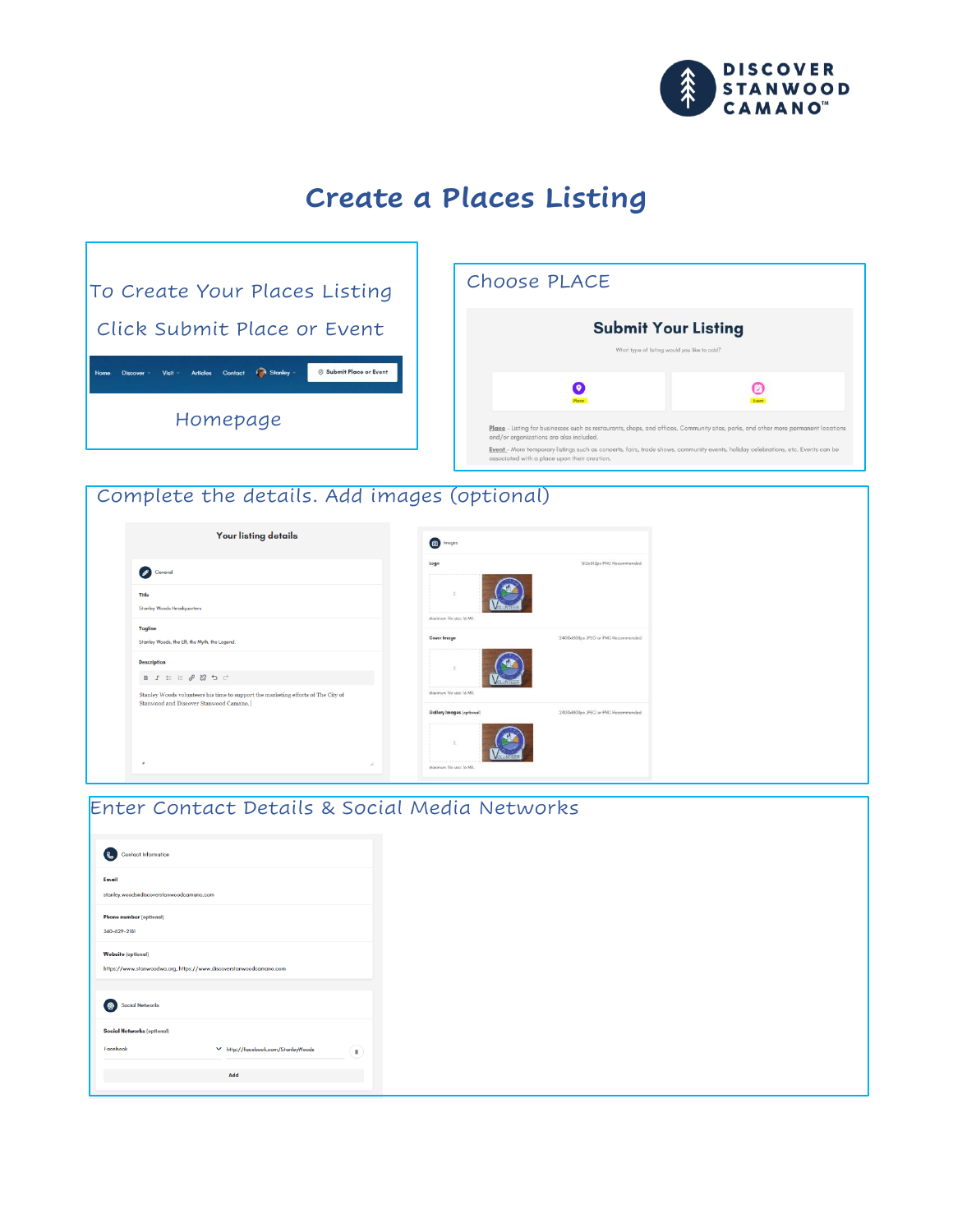

#### Enter Hours of Operation by Day

| <b>Work Hours</b> (optional) |                |     |                  |     |                     |            |
|------------------------------|----------------|-----|------------------|-----|---------------------|------------|
| Mon                          | Tue            | Wed | Thu              | Fri | Sat                 | <b>Sun</b> |
| <b>Enter hours</b><br>W      | O Open all day |     | Closed all day   |     | By appointment only |            |
| $9:00$ am                    |                |     | $\times$ 5:00 pm |     |                     | п          |
|                              |                |     | <b>Add Hours</b> |     |                     |            |

#### Enter Your Business Address

| Location                                        |                                    |                          |
|-------------------------------------------------|------------------------------------|--------------------------|
| 10220 270th Street Northwest, Stamwood, WA, USA |                                    | ۵                        |
| <b>C</b> Lock Pin Location                      | Enter coordinates manually         |                          |
|                                                 | North:<br>Stanwood                 | 8                        |
|                                                 | Stanwood                           |                          |
|                                                 |                                    | ÷                        |
|                                                 |                                    | $\overline{\phantom{a}}$ |
| Seeds.                                          | Map data @2020 Google Terms of Use |                          |

| Region          | <b>Business District</b> |
|-----------------|--------------------------|
| $\equiv -$ West | $\checkmark$             |
|                 |                          |
| $-$ ovum cnu    |                          |
| Other           |                          |
| Stanwood        |                          |
| $-$ Central     |                          |
| $-$ East        |                          |
| $-$ Hilltop     |                          |
| $-$ West        |                          |

Choose Your District. This will help identify your business if a customer is searching close to their location.

| Choose Your Category and Tags |  |
|-------------------------------|--|
| 【闓】<br>Listing details        |  |
| Category                      |  |
| X Entertainment<br>$=$        |  |
|                               |  |
| Tags (optional)               |  |
| X Family Friendly<br>⋿        |  |
|                               |  |
|                               |  |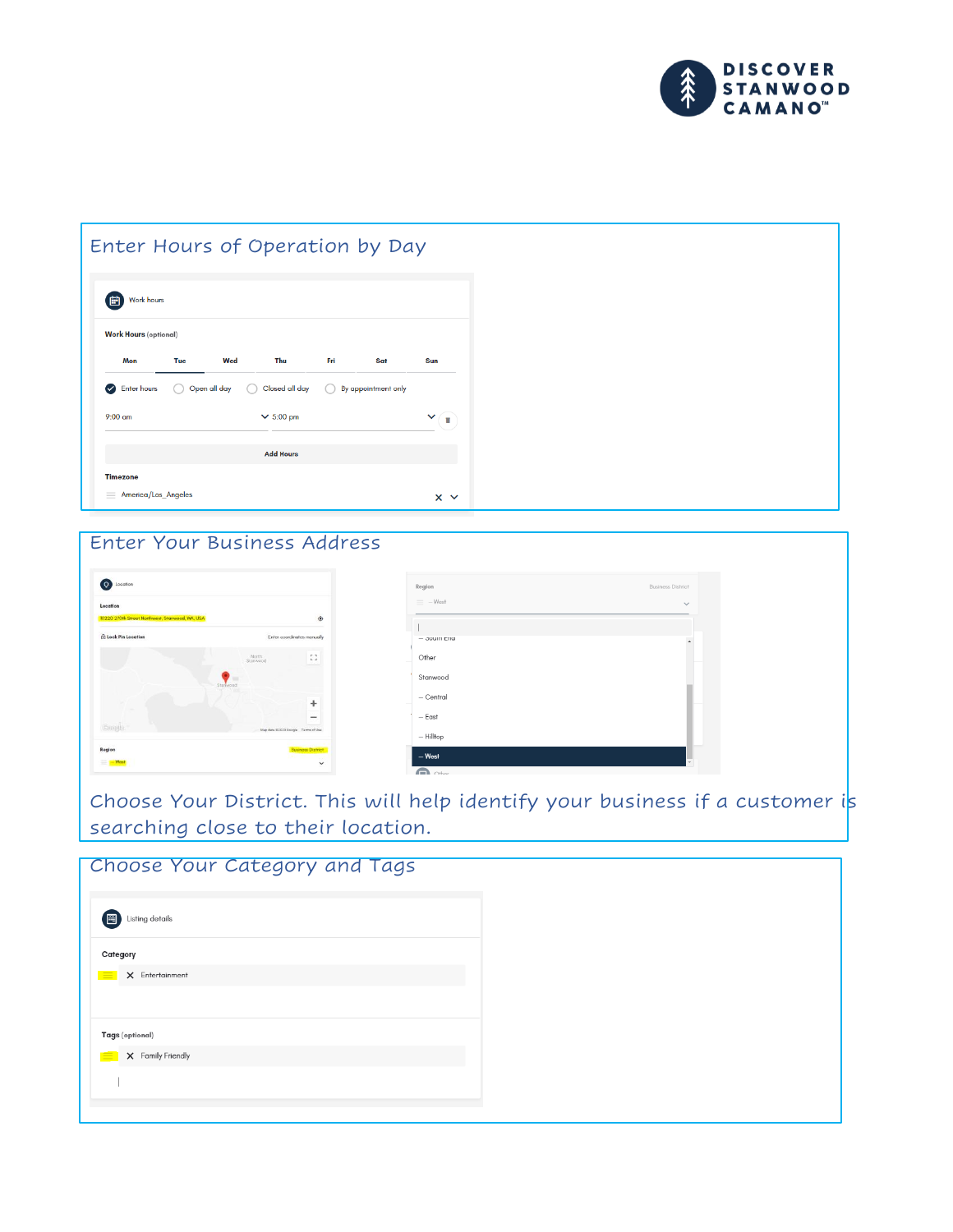

#### If you are hosting an event at your business, you can link it here.

| Event details                                             |              |
|-----------------------------------------------------------|--------------|
| <b>Start date &amp; time</b>                              |              |
| End date & time                                           |              |
| Category<br>$\equiv$ Select an option                     |              |
| Tags (optional)<br>$\equiv$ Tags                          |              |
| <b>Choose Place</b> (optional)<br>$\equiv$ Select listing | $\checkmark$ |
| <b>Preview</b>                                            |              |



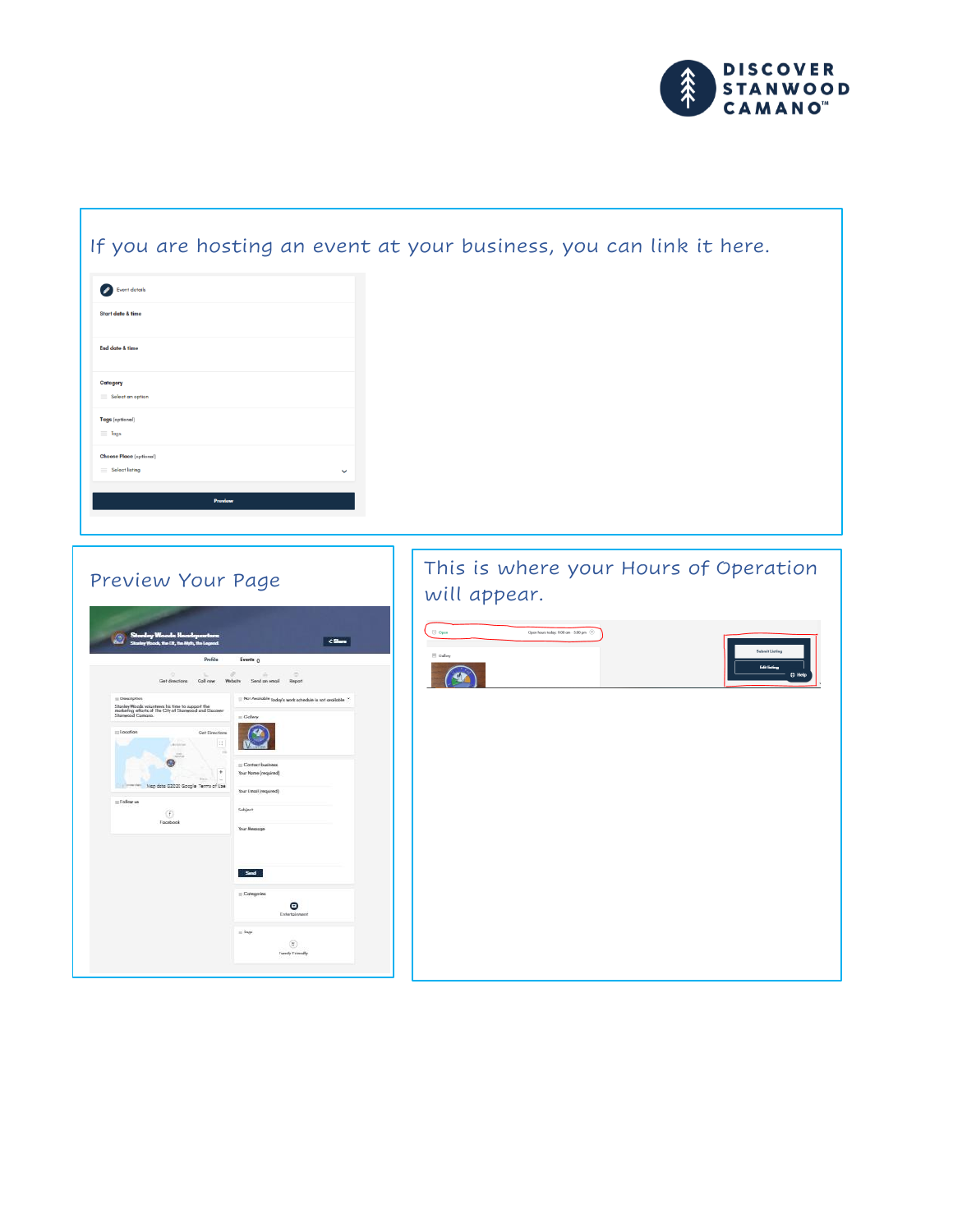

#### Submit Your Listing

⊙ Listing submitted successfully. Your listing will be visible once approved - please allow 1-3 business days.

#### You will receive an email when successfully

Your listing will be reviewed. Once approved, you will receive another email.

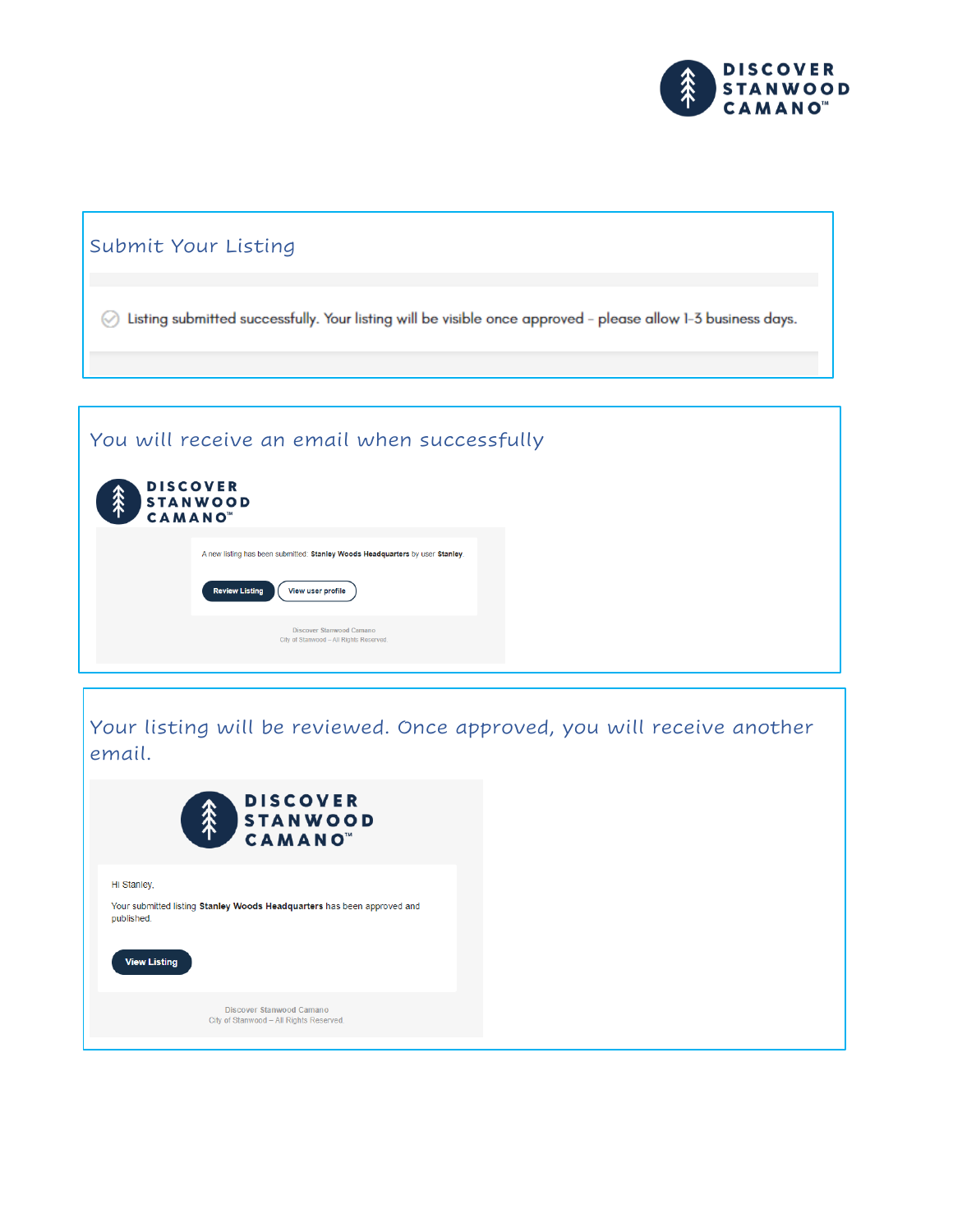

## **Claim Your Listing**

Once your listing is approved, you will be able to claim your listing.